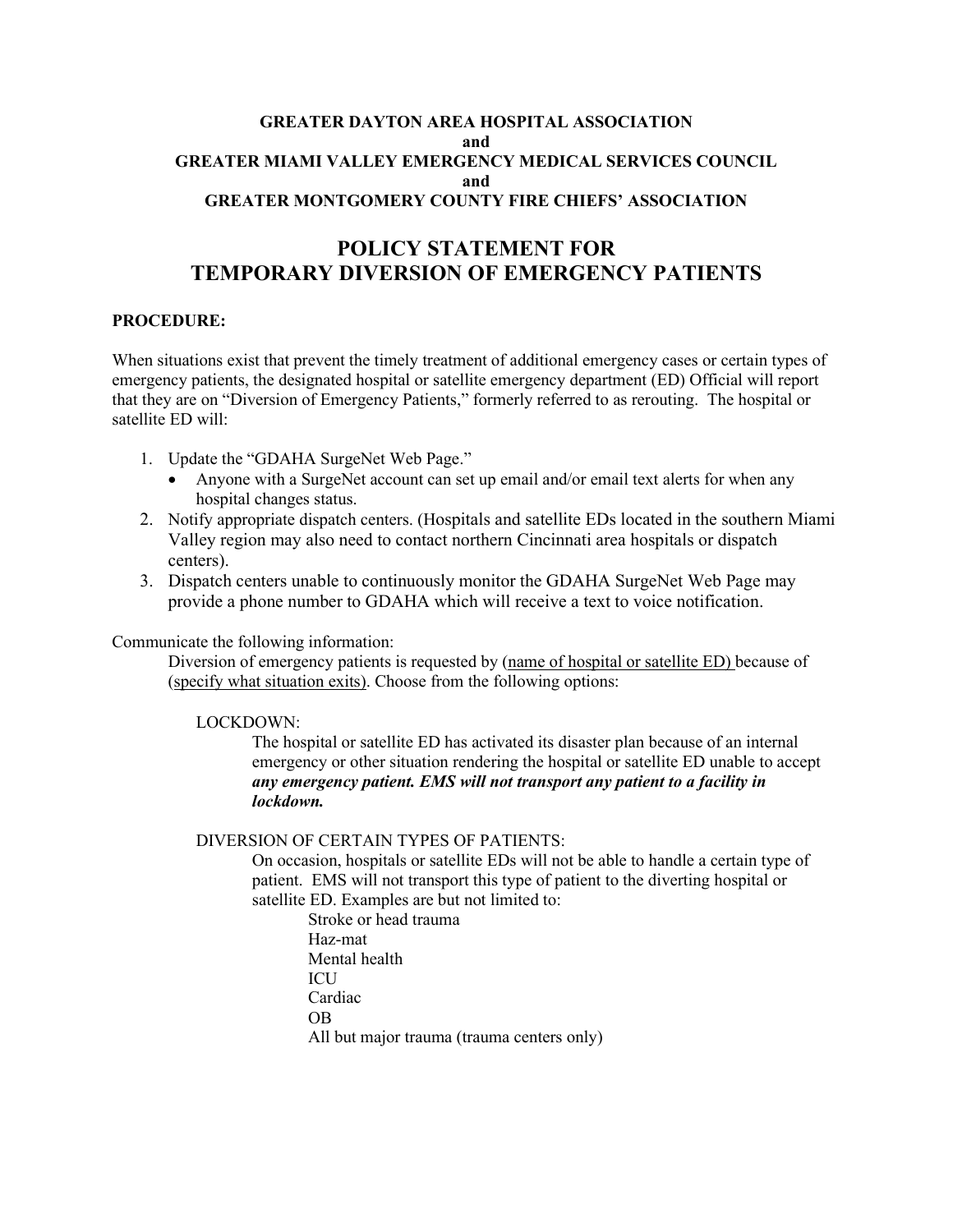For patients impacted by the type of diversion specified, EMS should utilize hospitals in normal status. Transport to a hospital in diversion status may jeopardize patient care more than the delay in treatment caused by longer transport times.

#### **PATIENT REQUESTING TRANSPORT TO HOSPITAL ON DIVERSION:**

When a patient and /or the patient's physician requests emergency medical services to transport to a hospital which is on diversion, emergency medical services have the responsibility to advise the patient and/or the physician that "due to diversion resulting from (nature of situation), patient care may be jeopardized."

To avoid misunderstanding, all parties are cautioned to use the words **"divert or diversion"** not **"closed."**

*After two (2) hours the hospital or satellite ED will be notified by page and/or email to review diversion status.* 

1. It is the responsibility of the **diverting** hospital or satellite ED to cancel the diversion status with dispatch centers and update the GDAHA SurgeNet Web page using the same notification protocols used to initiate the diversion procedure.

#### **PARTICIPATING HOSPITALS**

**Atrium Medical Center (Middletown)** 1 Medical Center Dr, Middletown, OH 45005

**Austin Boulevard Emergency Center** 300 Austin West Blvd., Miamisburg, OH 45342

**Dayton Children's Hospital** 1 Childrens Plaza, Dayton, OH 45404

**Dayton Children's Hospital - South Campus** 3333 W. Tech Blvd, Miamisburg, OH 45342

**Dayton-Springfield Emergency Center** 1840 Springfield Road, Fairborn, OH 45324

**Franklin Emergency Center - Kettering Health Network** 100 Kettering Way, Franklin, OH 45005

**Grand Lake Health System** 200 St. Clair Street, St Marys OH 45885

**Huber Emergency Center - Kettering Health Network** 8701 Troy Pike, Huber Heights, OH 45424

**Jamestown Emergency Center** 4940 Cottonville Rd, Jamestown, OH 45335

**Joint Township District Memorial Hospital** 200 St. Clair Ave, St. Marys, OH 45885

**Kettering Health Dayton** 405 W Grand Ave, Dayton, OH 45405

**Kettering Health Greene Memorial**  1141 N Monroe Dr, Xenia, OH 45385

**Kettering Health Hamilton**  630 Eaton Ave, Hamilton, OH 45013

**Kettering Health Main Campus** 3535 Southern Blvd, Kettering, OH 45429

**Kettering Health Miamisburg** 4000 Miamisburg Centerville Rd, Miamisburg, OH 45342

**Kettering Health Troy** 600 W. Main St., Troy, OH 45373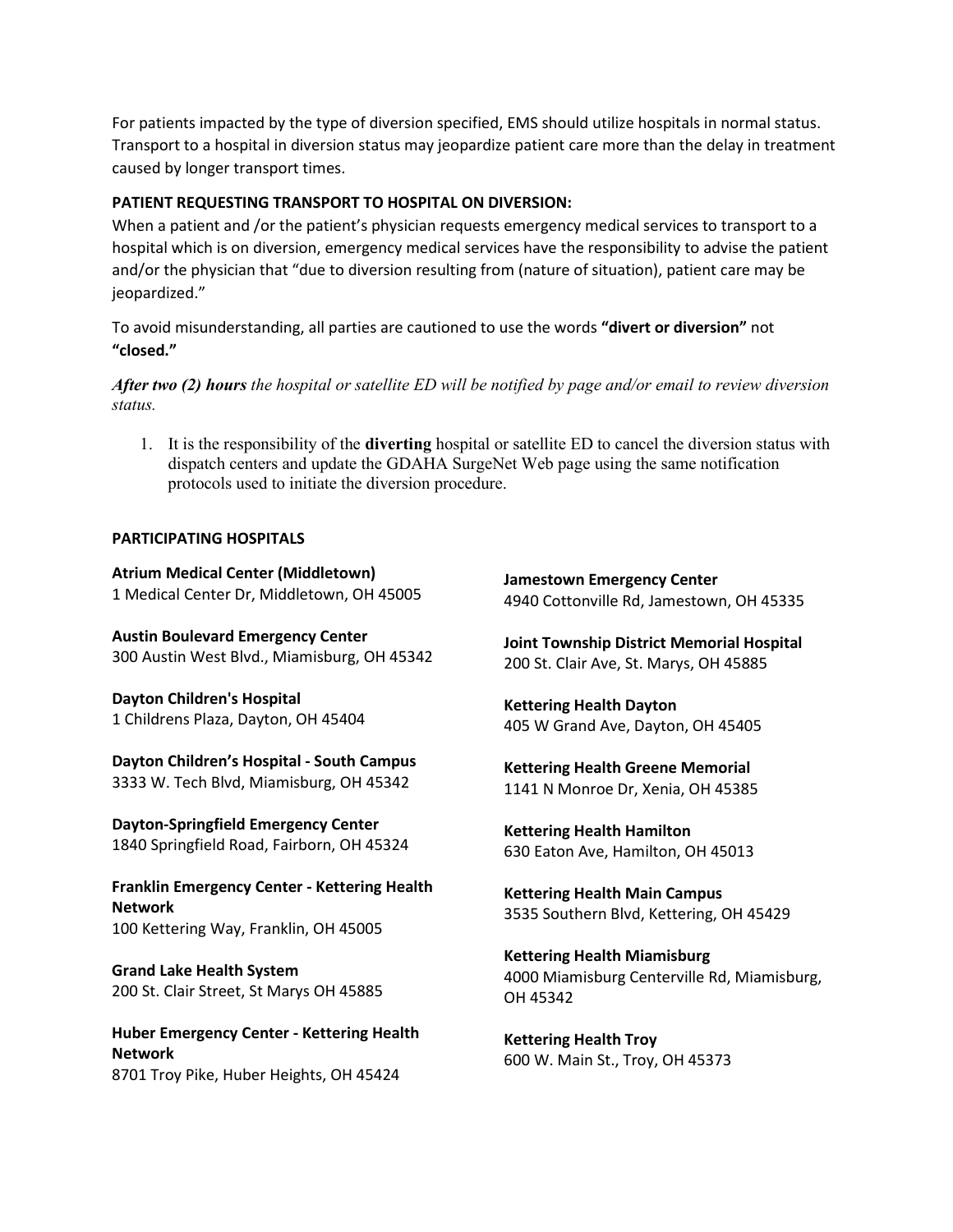#### **Kettering Health Washington Township** 1997 Miamisburg Centerville Rd, Dayton, OH

45459

**Mercy Health – Springfield** 100 Medical Center Drive, Springfield, OH 45504

**Mercy Health Urbana Hospital** 904 Scioto St, Urbana, OH 43078

**Miami Valley Hospital** 1 Wyoming St, Dayton, OH 45409

**Miami Valley Hospital North** 9000 N Main St, Dayton, OH 45415

**Miami Valley Hospital South** 2400 Miami Valley Dr, Centerville, OH 45459

**Middletown Emergency Center - Kettering Health Network** 6147 W. State Route 122 Middletown, OH, 45005

**Piqua Emergency Center -Kettering Health Network** 1 Kettering Way, Piqua, OH 45356-4109

**Preble Emergency Center - Kettering Health Network** 450-B Washington-Jackson Rd, Eaton, OH 45320

**Indu and Raj Soin Medical Center** 3535 Pentagon Blvd, Beavercreek, OH 45431

**Upper Valley Medical Center** 3130 N Co Rd 25A, Troy, OH 45373

**Dayton VA Medical Center** 4100 West 3rd Street, Dayton, OH 45428

**Wayne Healthcare** 835 Sweitzer St, Greenville, OH 45331

**Wilson Memorial Hospital** 915 West Michigan Street, Sidney, OH 45365

**WPAFB 88th Medical Center** 4881 Sugar Maple Dr, Wright-Patterson AFB, OH 45433